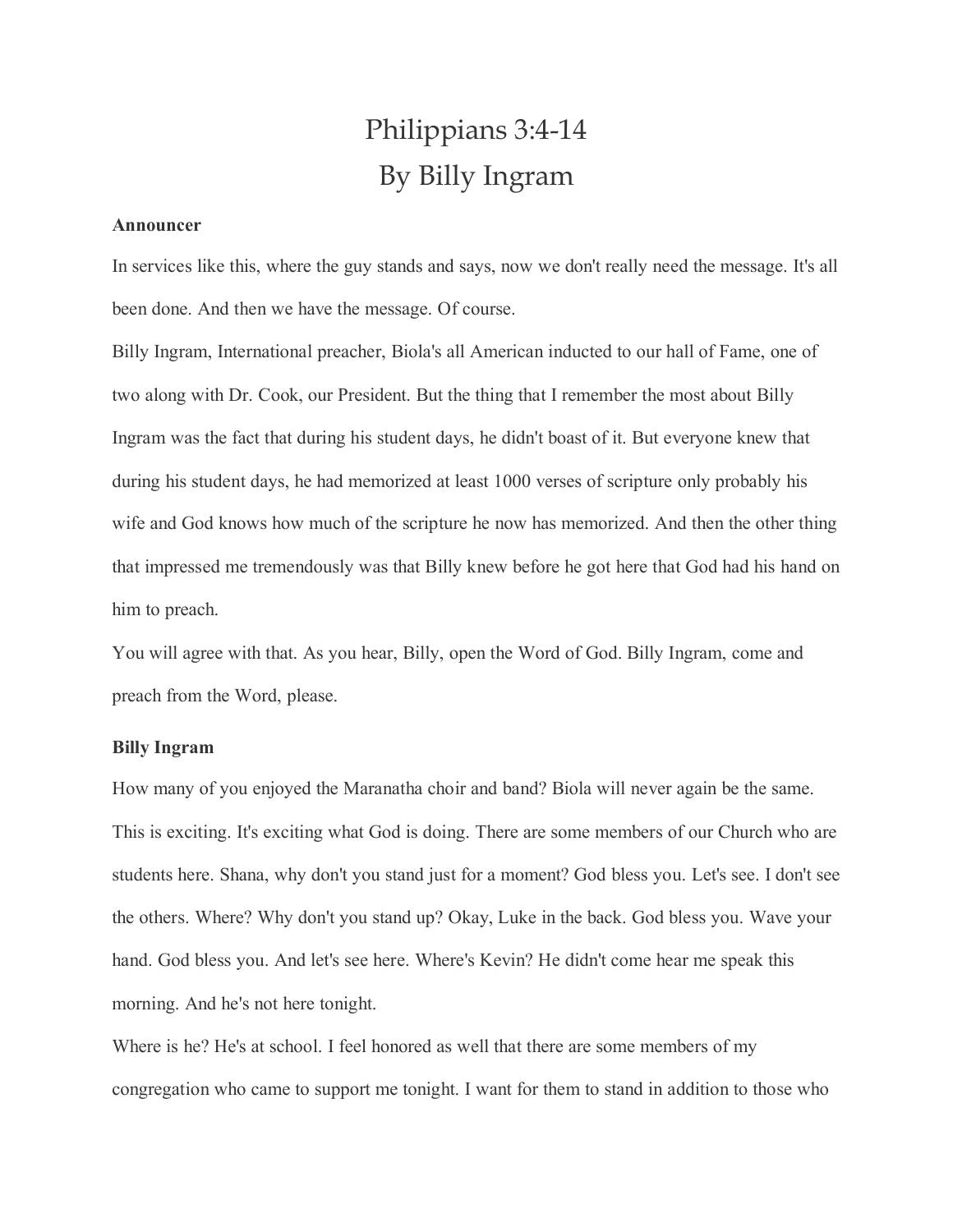are part of the choir. God bless you. Let me ask you a question. How many of you are here tonight? Because you want to be. You're not here because it's a requirement. Yeah. Okay. Well, I'm excited about what the Lord has laid in my heart to share tonight. And I believe that you will never again be the same.

Let's have a word of prayer and we'll get into God's Word, our Father and our God. We're thankful to you for all that you're doing in our midst. We thank you for this. The 55th annual Tory Bible Conference. We thank you for the many friends we have here at Biola. Thank you for our President, Dr. Cook, and for all the faculty and staff and all this student body. And thank you for the enthusiasm and the excitement that is in this place. And we welcome the Spirit of God to be our teacher, to lead us and guide us into truth.

And may the truth set us free. And may it radically alter and change our lives. We pray in Jesus name. Amen. In the third chapter of the Book of Philippians is a very profound passage of Scripture. Philippians, the third chapter, and I wish to begin reading at verse number four. Philippians, chapter three, verse number four, and I'll read down through verse number 14, though I might also have confidence in the flesh, if any man think he hath whereof he might trust in the flesh. I more circumcise the 8th day of the stock of Israel, of the tribe of Benjamin and Hebrew of the Hebrews as touching the law of Pharisee concerning zeal persecuting the Church. Touching the righteousness which is in the law blameless.

But what things were gained to me, those I counted lost for Christ, Yea doubtless, and I count all things but lost for the Excellency of the knowledge of Christ Jesus, my Lord, for whom I have suffered the loss of all things, and do count them, but done that I may win Christ and be found in Him not having thine own righteousness, which is of the law, but that which is through the faith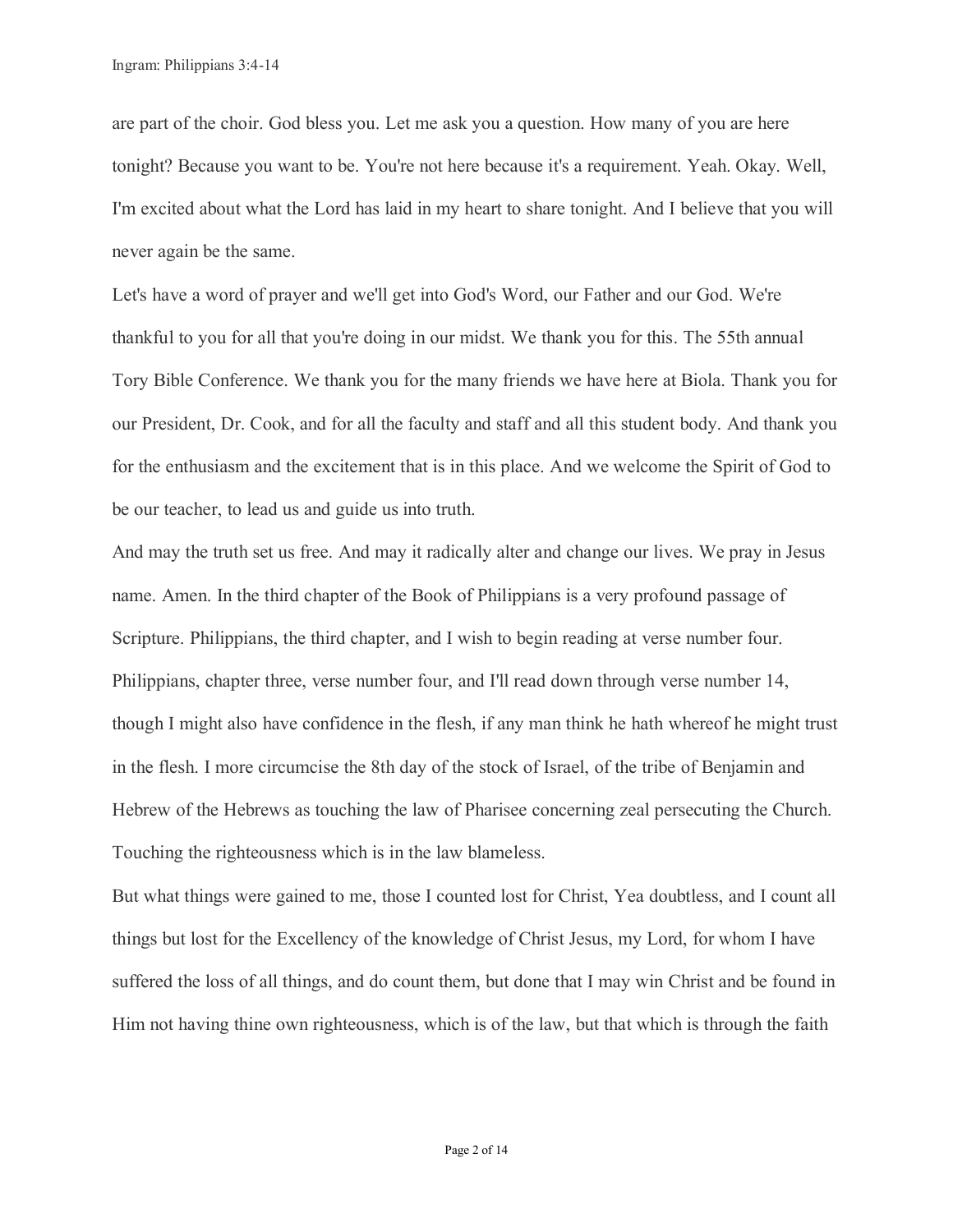of Christ, the righteousness which is of God by faith. That I may know Him and the power of his resurrection and the fellowship of his sufferings being made conformable unto his death. If by any means I might attain unto the resurrection of the dead, not as though I had already attained either were already perfect. But I follow after, if that I may apprehend that for which also I am apprehended of Christ Jesus. Brethren, I count not myself to have apprehended, but this one thing I do, forgetting those things which are behind and reaching forth unto those things which are before. I press toward the Mark for the prize of the high calling of God in Christ Jesus. As I was reading, I was somewhat distracted because I saw my three beautiful kids standing at the door.

Come on in. That's Billy in the front and Marian and Karis. Billy's already, he's in the 6th grade and he's already averaging 40 points a game. So how are you guys doing? Finished all your homework, all right. It's encouraging to me that they want to come and hear me preach. I don't have to beg them. I don't have to threaten them, but they want to hear God's word and they want to be with us when we have the chance to Minister. As I begin, I wish to bring you Greetings from the rest of the Marinapha Community Church of West Los Angeles, and I want to bring Greetings from my wife, Marguerite, who could not be with us tonight.

She has been in Africa, specifically Nigeria, for the last two weeks. She is presently today in Akra, Ghana. We're conducting music workshops and pastors conferences for the next three weeks and a big international concert this weekend in Ghana, next weekend in Nigeria and the following weekend in London, England. So we solicit an interest in your prayers regarding that that God would have his way and that he would be glorified through our efforts to reach people for Christ. Amen there's a great challenge that lies before us as students of such a fine institution as Biola.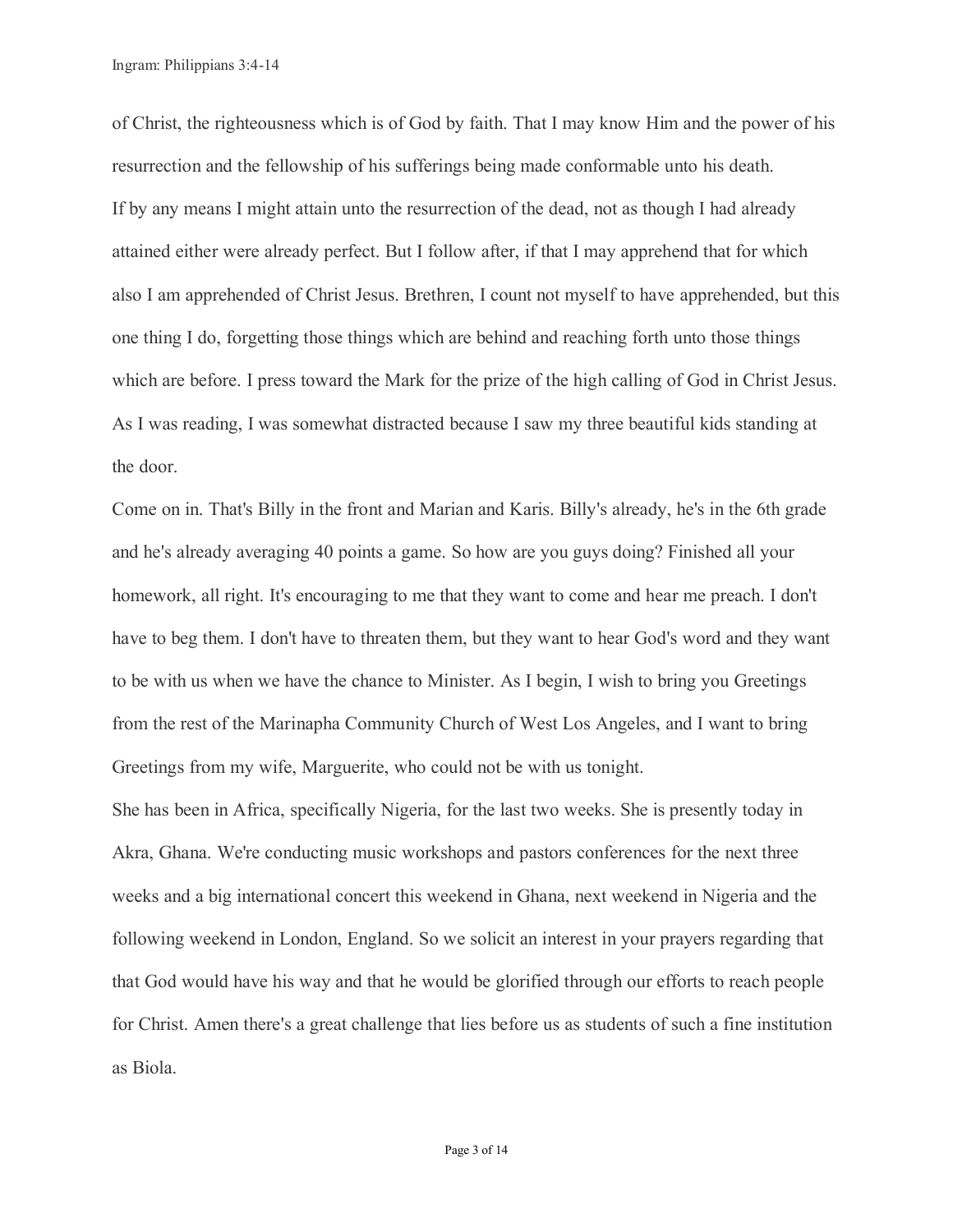The challenge is, on the one hand, you can be exposed to so much information so frequently that the information that you are getting never penetrates your life. And there are many people who know about God, but they don't know God. And I think the real quest of the Christian life is discovering a living, vital, active personal relationship with Jesus Christ. I did something some years ago just for the fun of it. I didn't think it would happen, but I called Santa Barbara, and I asked the information director for the Ranch and the personal number for then President Ronald Reagan.

And they said, I'm sorry, the number is unlisted. I said, Well, I'd like the personal private number to his limousine. He said, we don't have the number. Had I had a personal, intimate relationship within the President, I would have had access to his private line anywhere at any time. But I only knew about him. Just as you and I only know about him. And the real danger of being in a Christian school is that you can be here for the wrong reason. You could be here because your parents went to this school or you had friends that went to this school.

And you want to keep the Christian tradition going. Boy, I wish somebody could say Amen. And yet we find this man, the Apostle Paul, determined to know nothing more than Jesus Christ. In fact, you might be interested to know that prior to him being named Paul, his name was Saul. And it's interesting that Saul means one who's big in his own eyes. Paul means one who's little in his own eyes. And prior to his conversion, you recall that he believed he was adamant. He was dogmatic about the fact that he was fulfilling the will of God in persecuting the Church, dragging men into prison, having them killed.

In fact, he was at the feet of Stephen when he was stone and he consented unto his death. When Stephen breathed his last breath, it was as it were. Saul said, Amen. Acts chapter Nine We are told that as he was on his way to Damascus, riding on his high horse, there shone at noontime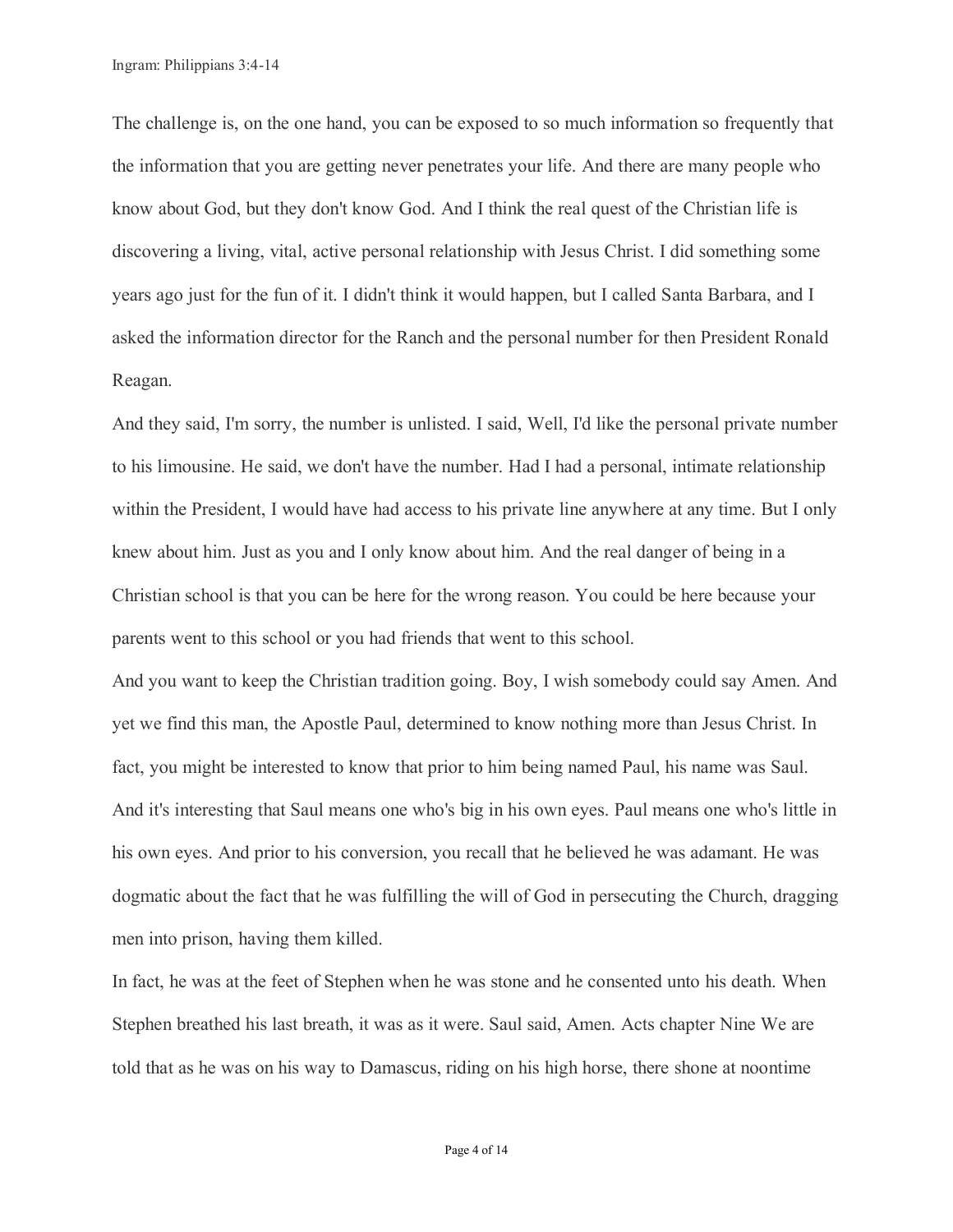alight brighter than the noonday sun. And we know that that was the glory of God. And it blinded him and knocked him off his horse. And the voice of our Lord said, Saul, saul. Why persecutes thou knee? It is hard for thee to kick against the pricks. Do you remember the first question that Saul asked? Hello. Now, that's very good. You remembered. All right. What was the first question that's all asked? Who are you, Lord? You know what I've discovered is there are a lot of Christians, a lot of believers who have grown up in the Church and grown up in Christian homes. And they have never asked, who are you, Lord? That one question. Who are you, Lord? Became the supreme passion of Paul's life.

Nothing else mattered. Who are you, Lord? And the second question he asked, what will you have for me to do? Now between me and you those are two very important questions for us to ask ourselves tonight, because there's a lot of people who go through the word in Bible College, but the word never goes through them. There are a lot of people who are under the word, but they're not on top of the word. A lot of people who get into the word, but the word never gets into them.

And I would hope that that is not the case in your life that you're a casual Christian or you're a some tinny Christian, or you're a Christian that's really not concerned about a personal relationship with Jesus Christ. Until there's a crisis. You find that people that don't even know God and don't even love God believe in God when there's impending doom and danger in their lives, when there's financial crises and divorce and earthquakes, people turn to God. Who are you? Lord help. Paul asked that one question, Lord, who are you?

And then as he goes on in his soliloquy to the Philippian Church, he said, the one thing I've mastered in my life is to forget what's behind me and reach forth to what's before nothing else matters but a knowledge, an intimate knowledge of Jesus. It is interesting that all of the New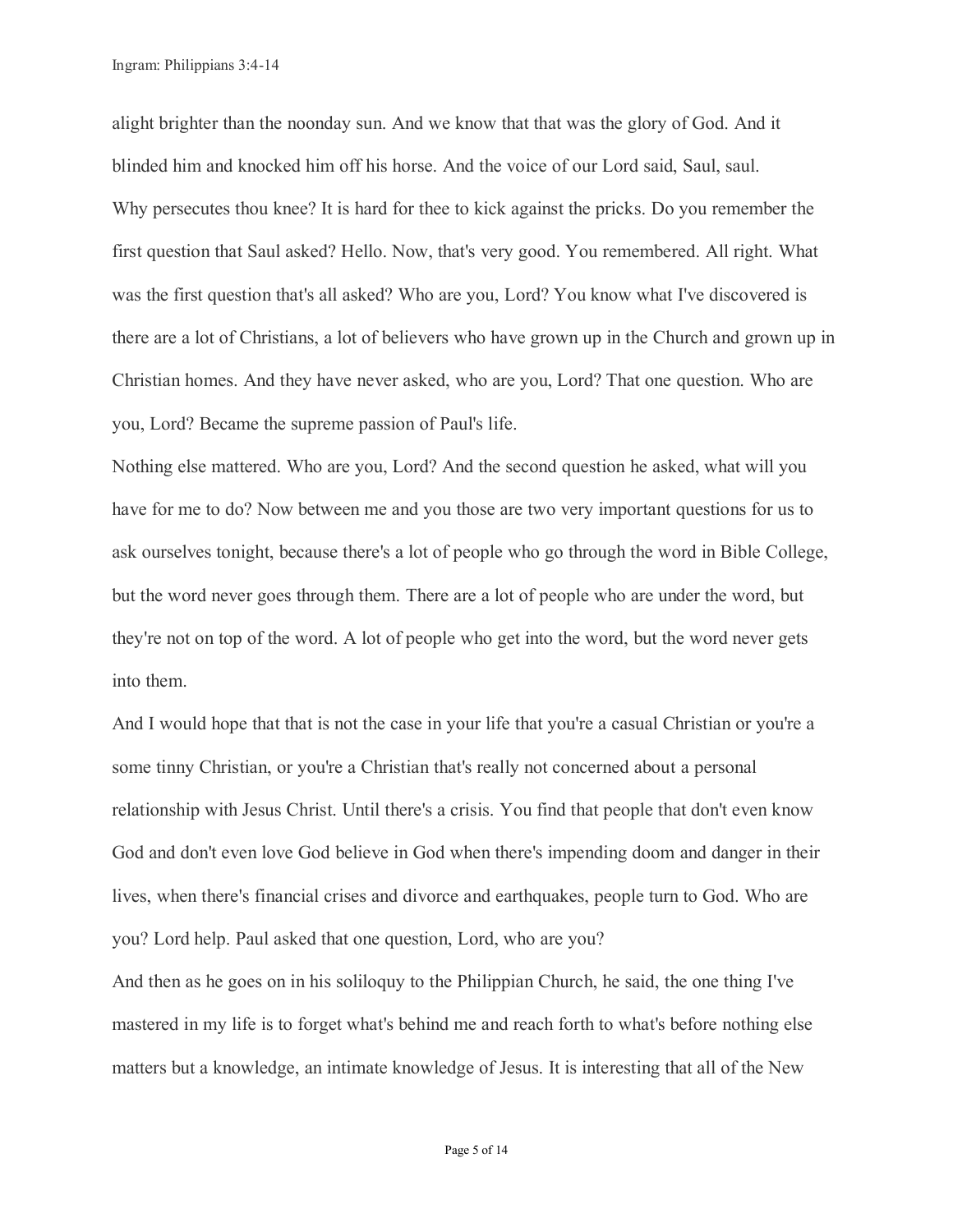Testament writers, in fact, all of the biblical writers, with the exception of possibly Luke, were Jewish, and many of the concepts in the New Testament derive their ideas from the Semitic concept in the Old Testament, for example, in the Old Testament, the Hebrew word Yadda means to know it means to have a knowledge of God.

It also has the idea of being wedded to God. And so the Psalmist said, Kiss the sun less he be angry. In other words, the highest form of worship to God is to be with God mouth to mouth intimately. That means, you know God when you kiss him when you are intimate with him, so that all other God and all other distractions don't matter anymore. I had the good fortune. My wife and I of spending a week in Monteco Bay, Jamaica, some years ago. What a wonderful time.

We stayed at a place called Sandals, and it was a resort just for couples. I will never forget. One evening, as the sun was setting, they called all the couples together, and they were playing this game just for couples. And so they lined up all the men in a row, about ten men, and they blindfolded all of the spouses. And they said, the object is, you go by touch or smell, and you identify your husband. When you have found your husband, you kiss him. I didn't play. But as I sat there and observed and took notes, I was very much intrigued by a couple, by a couple who was on their honeymoon. They had just gotten married been married two days. And now they're on their honeymoon. And it just so happened that the lady who was up to identify her husband had a man standing next to her husband, who physically was built almost identical to him. I really felt for this lady. And so she went up to the first man, which was her husband. She touched his chest, touched his stomach, touched his lips, touched his nose, touched his eyes, ran her fingers through his hair, got real close and got a whiff of his Cologne, and then proceeded to the next man. I thought to myself, how tragic. And she went through the same thing with the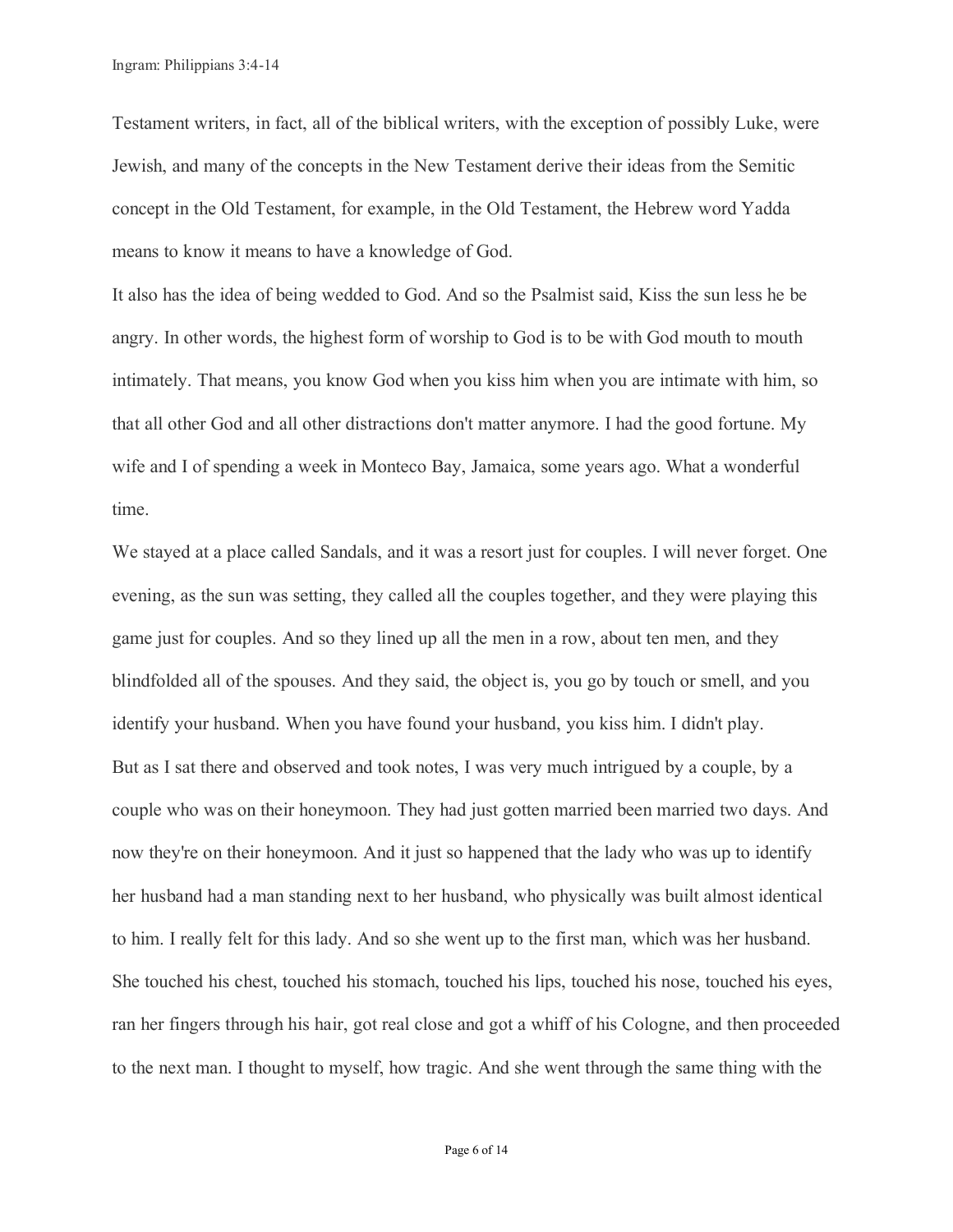second man. And then she went back to her husband. And she went back to the second man. And finally it's as though she said, I have found him on the second man. And boy, she landed a great big kiss into this guy.

And I thought, oh, man, this is the beginning. I'm convinced there are a lot of people today who are kissing the wrong God because they have not spent quality time in God's words so that they can identify what God feels like and identify what God smells like and identify the touch of God and the ways of God and the will of God. They don't know God. They know about God. And so they're identifying the wrong Savior from time to time. And they're identifying the wrong Messiah.

And no wonder that 85% of people who get involved with cults are nominal Christians. Jesus Luke Chapter Ten visited the town of Martha and Mary. You remember, Martha was the type of woman she had to have things right. So one week before Jesus coming to her home, she had the carpet crew to come by and make sure the carpet was clean and she waxed the floor. And she vacuumed and she washed the windows and washed the walls and her home. One week before the coming of Christ was meticulous and spotless.

The morning that Jesus arrived, she was up at 05:00, a.m. vacuuming washing the windows, waxing the floor and mopping. And when Jesus arrived at 09:00 in the morning, she was busy serving again. And the Bible has a very interesting footnote. It says that her sister Mary sat at Jesus feet and heard his word. Finally, Martha looks at Jesus and said, Lord, tell my sister to come and help me. Doesn't it bother you that I'm having to do all of this work alone? And the problem wasn't that what she was doing was wrong.

It was inappropriate to do at that time. And it's so easy to be so busy going from class to class, fulfilling assignment after assignment, going from Church to Church because you have to serve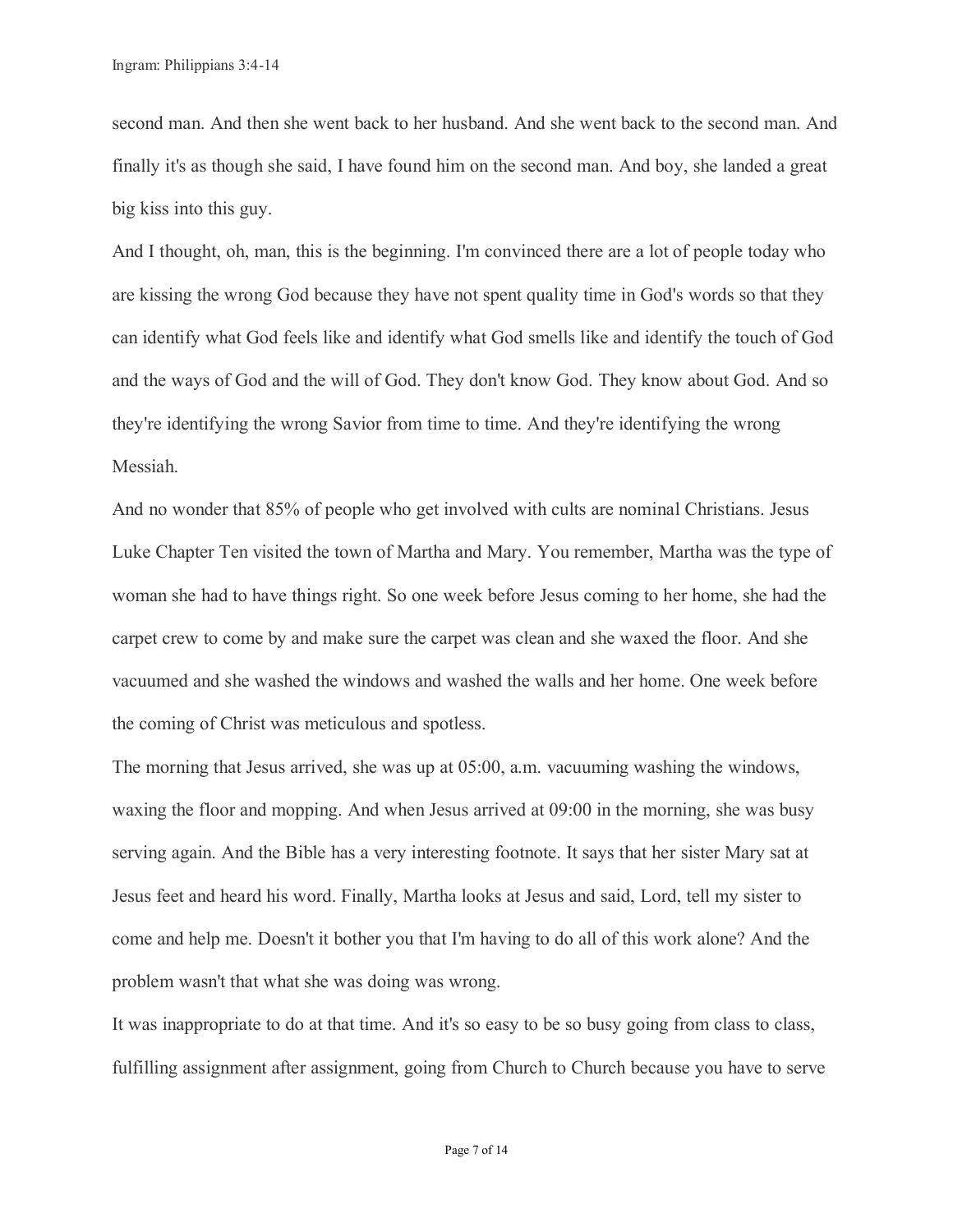God. That in the process you find that you really don't know God. Lord O'Hara sings the song I miss my time with you. I keep waiting at the place where you met me for prayer but more and more, you make excuses as to how you're too busy serving me in Jesus. Ask, how can you serve me when your spirit is empty?

I miss my time with you. So Jesus says to Martha, Martha, hey, listen, Martha, you're troubled and distracted. Literally. You're going around in circles over too many things, and one thing is needful, and Mary have chosen that good part. Jesus says, Martha, the problem with your life is that you're too busy. You know, you can be right in the midst of the power of God and men of God and the Word of God on a Christian campus and hear messages about praying. And you can be one who never prays.

You see, listen, if you're too busy to pray, it's because you're too busy. If you're too busy to get into God's Word because you want to get into God's Word. Not because Dr. Mitchell has assigned you so many hours of reading and so many pages to read. But you want to know your God. I've got to get into God's Word because I want Him. By the way, what the champion this school is losing. What a great warrior of the faith who's retiring from Biola, Dr. Mitchelle. A man who in the two years I was here had a significant impact on my life. In fact, I remember I wanted to know God so bad. I was in his class early because this man had something to say and I'll never forget. I just knew I'd make straight A's in Biola because I wanted to know God. In my first test with Dr. Mitchell, I got a D, and I was so discouraged, I just thought I was out of the will of God. God had made a mistake and sending me to Biola.

But what a great man of God who has served here over two decades, faithfully year after year, teaching thousands of students like me. I just hope that you are one of those students who takes advantage of what's available to you while it's available to you in this school. Because once you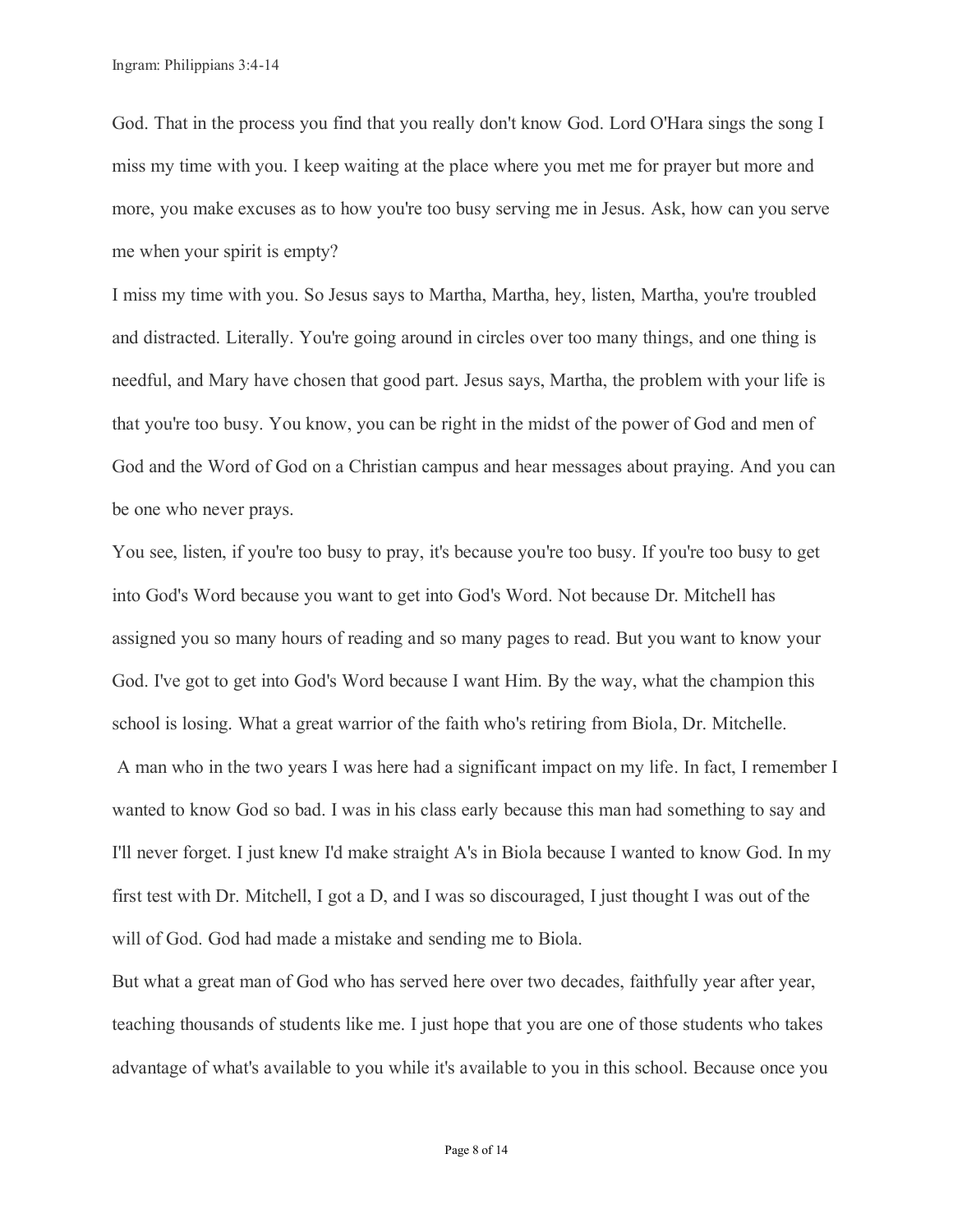get on with your life and get on with the world, the Devil's going to see to it that once you're out of the incubator as it were, there's enough side issues and sideshows and distractions and problems and vicissitudes and cares of this world that you'll never on your own get into God's word.

I know countless numbers of Christians who have gone to Christian schools and raised in Christian homes who today are shipwrecked spiritually because they didn't want it themselves. Paul said, Lord, who are you? I want to know you. There's nothing more important in my life than knowing you. He said. The things that I have achieved in my life, all of the status that I have as a Jew, as a Hebrew, as a Pharisee. They don't mean nothing in comparison to knowing you. It goes on so far to say, I want to know Him, the power of His resurrection.

In other words, in this life, I want to experience the resurrection power of Jesus Christ. There's a whole lot of talk about the power of God today, but, you know, you haven't really experienced the power of God if you're on a Christian campus in a Christian school and I'm taking a risk and saying this, but I always say, what's on my mind. Do you have an experience of power of God if you're in this environment in this context and you're one who's abusing drugs? Well, how could he mention such thing as that about Biola?

Why? Because people are at Biola just like there people in my Church, and they get sidetracked and snared by the enemy for cheap thrill. That's why people are people everywhere. And there's this myth that we need to destroy, that some people only have those kinds of problems in their area because they're poor and impoverished. Everybody has the same kinds of problems, and we're fooling ourselves if we deny that in that there are other people who say they have the power of God in their lives and they can't give up smoking.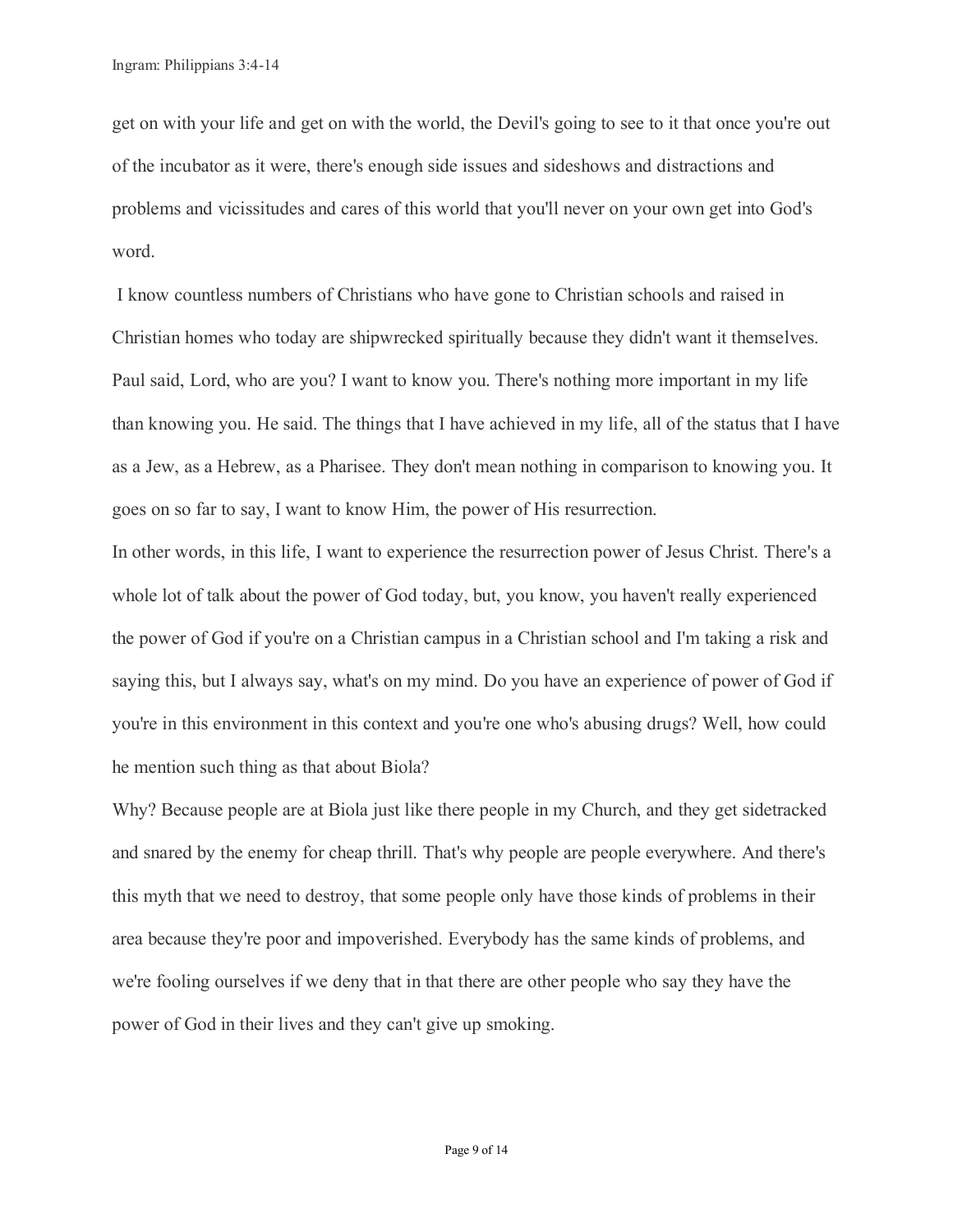As Christians in Christian schools. And there are even some folk in Christian schools who claim they know God have the power of God in their lives. And they sneak around from dorm to dorm with women. You know what I'm saying? The Bible says that if any man be in Christ, he's a new creation. The old things are passed away and behold, all things have become new, David said as the deer packed it after the broke soul, my soul panted after thee. In other words, we find people in Scripture that were consumed with a desire, a sole desire to know God.

Could it be that the one thing that's missing in your life is a living knowledge of God? Could it be that you have everything else together in terms of being busy in terms of studying you're making all A's but you see, making A's doesn't make you know God. And I'm not saying that you shouldn't do your best. I'm saying that in your quests for knowledge and academic achievement, you must also strive to know God. No wonder the Shamas says here, O Israel, the Lord, our God is one Lord, and thou shalt love the Lord thy God with all thy heart, mind, soul and strength. In other words, if you're loving God with all your passion, you don't have time for anything else because you recognize that nothing else really matters when it boils down to it. Let me tell you a secret between me and you. You show me a person that really has a desire like Paul to know God and pursues that as a way of life. I'll show you a person that God will use to touch the lives of other people. You're listening to one of those persons. God keeps opening doors of opportunity to touch people's lives.

And he opens doors in ways that I've never dreamed of. I've had the opportunity of speaking in synagogues and in temples to Jewish people because of my knowledge of Hebrew. I've spoken in Hispanic churches and Oriental churches, in black churches and white churches in mixed churches. Why? Because God is calling a people out of every kindred, every tongue, every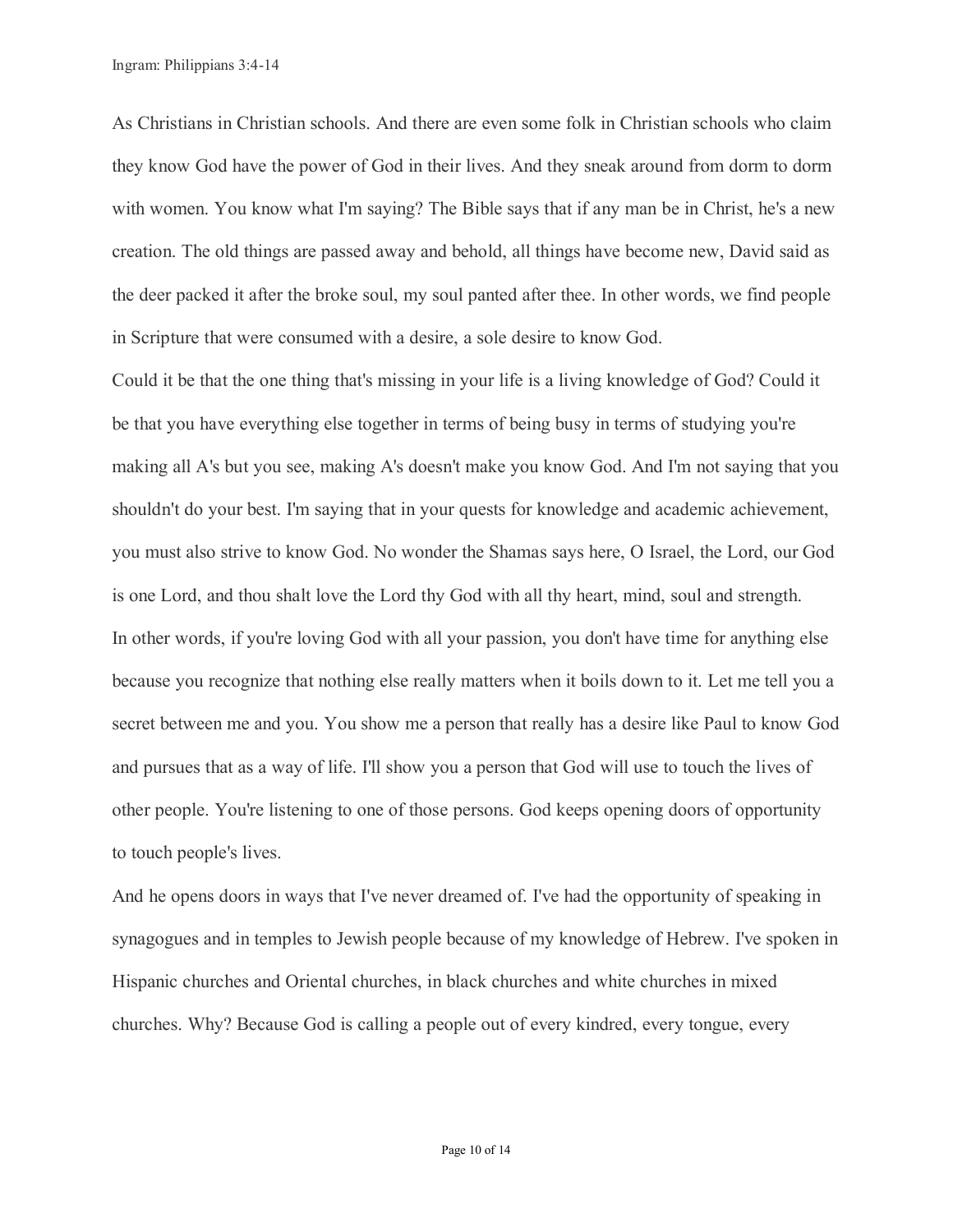people and every nation. You know what? It's going to be just people in heaven, just people, people that love God, people that want to worship God, people that desire to serve God. I think that's what was so significant about Enoch. It says he walked with God. He had an intimate relationship with God. That's what was so significant about Noah. He walked with God in his generation. When all of his generation walked away from God, he dared to stand up for God. Now, friend of mine, that's going to be the real test in your life. The real test of your knowledge of God and relationship with God is not here at Biola. Why? Because everybody believes the same thing that you do.

Everybody's supporting everybody's praying. Everybody's rooting for you. But it's when you get out among the ugly Wolves and thieves and Con artists and the sinners in society who could care less about your Jesus and who tell you to go you know where with your Jesus. That's when your stand for Christ and your knowledge of Christ says I will not be moved. That's when it counts, the Church needs to rise up and begin to make a stand for what's right and a stand for a right relationship to God because our nation is sinking.

What a great nation we live in. And I've been all over the world. But there's no place I'd rather live than in America. And especially in Los Angeles. However, we can no longer say one nation under God. One nation without God is one nation under. That's exactly what's happening to our country today. Slowly but surely the erosion is creeping in and the decay is setting in. And all of the so called traditional standards that we have embraced for years and years and years of being torn down right before our very eyes.

Because people who have said they know God and claim to know God have never shown us God in their lives. Jesus said he who has seen me hath seen the Father. The reason why the early Church impacted their world was because it was perceived about them. They were ignorant and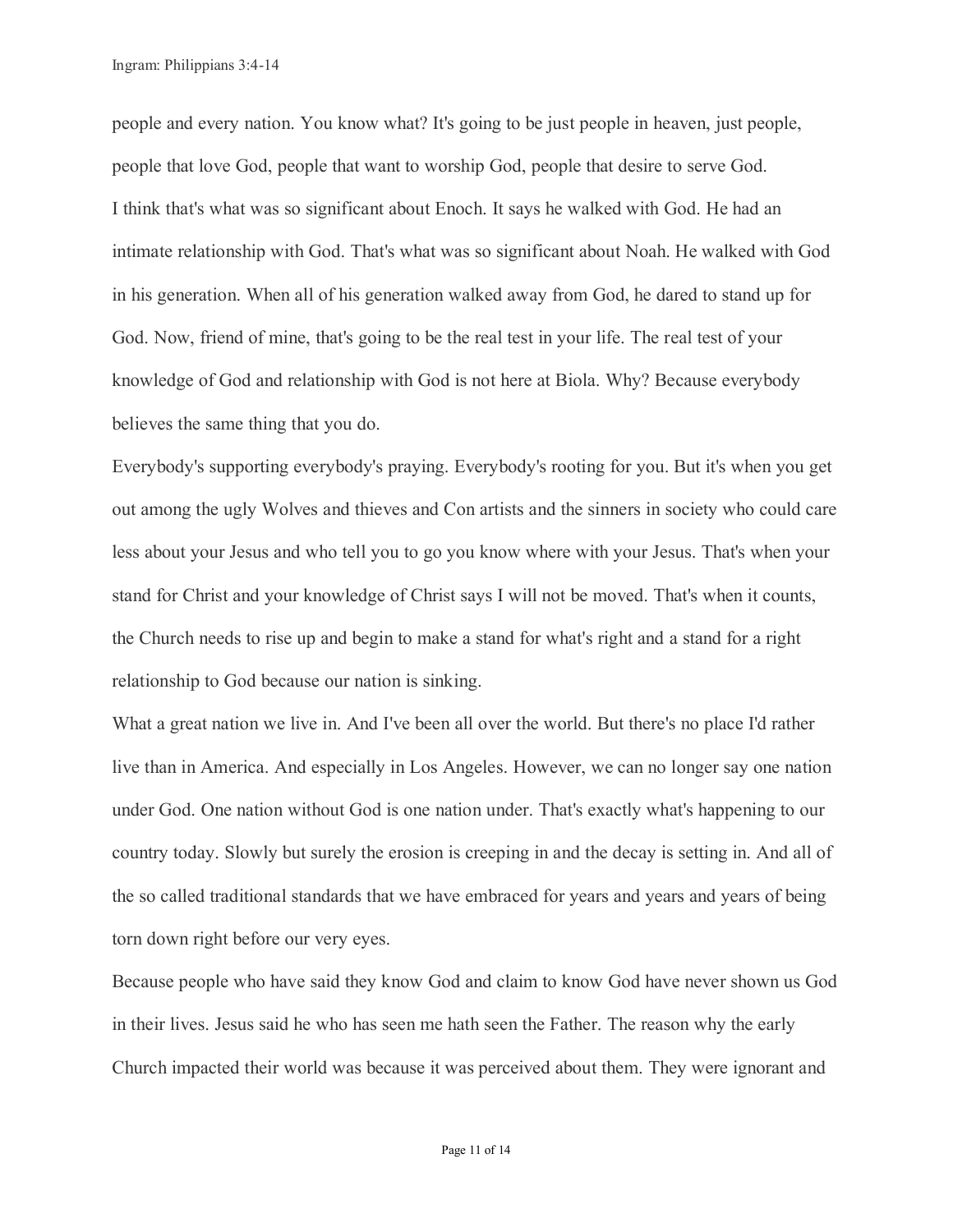unlearn men. But they had been with Jesus. Now you should know you spend time in the sun you'll get a Tan, you spend time, Amen. You spend time with Jesus Christ, you get a spiritual Tan. There's something that will happen to your life.

You'll be transformed from glory to glory, even as by the spirit of God. Friend of mine. You dedicate your life to this book, not because you're going to be rewarded with a grade or eventually a degree. But because you want to know the God of this book, who's alive, who is the Alpha and the Omega? Who's the beginning and the ending, who's the first and the last, who's the same yesterday today and forever. You want to know Him because he's real. You dedicate your life to this book.

God will transform your life into His image so that when people see you, they'll take note that person has been with Jesus Christ. Let's pray.

Father. We thank you for this moment that you've allowed us to share between two eternities. And I ask that before it passes permanently into the tomb of time, that you would impact us, that you would challenge us, that you would comfort us, that you would convict us, that you would stir and motivate our lives. So, Father, that if we're not seeking your faith and seeking you, may we begin even this moment to seek the true and the living God. And would you permit me to pray a simple prayer with you?

You're here. And you say, Pastor Billy, your message has hit home with me. That's me. I've been going through the motions. I haven't been seeking God. I've been seeking a grade. I've been seeking approval. I wanted to fulfill my projects and my deadlines. But I've realized tonight without a real pursuit of God through His Word, because I want to know Him. I'll never get to know God personally and intimately. Can I pray with you? Just between you and the Lord? You'd say that's where I want to be.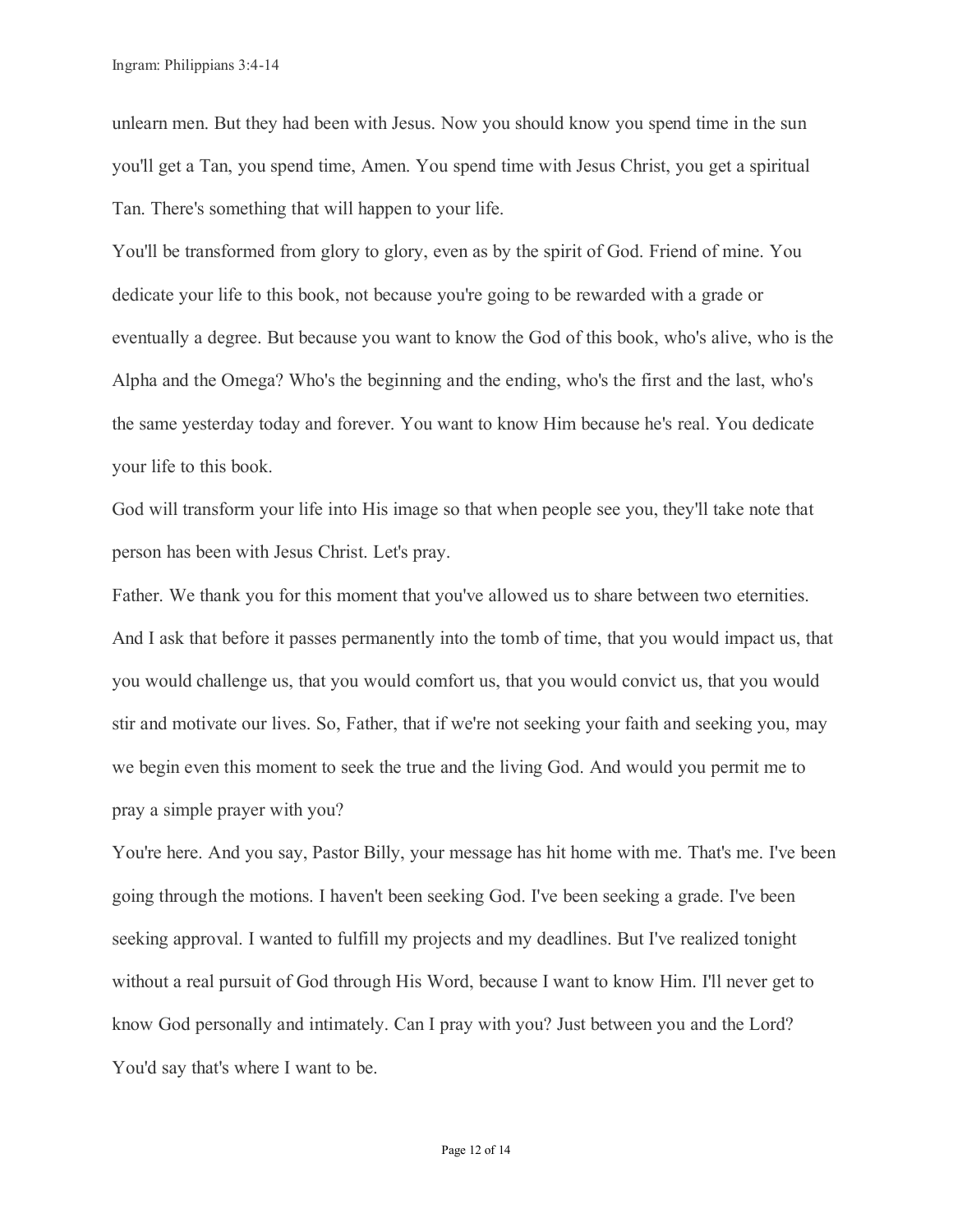I want to know God for myself. Can I pray with you? If so, just you have the courage to stand. That will be the indication. God bless you. It's always a risk praying for people at a Christian school because the implication is that people have it all together, not in any Christian school, not in my Church, not in my life, not in anyone's life. We're not close. And we can always take one more step. We can always resolve. I'm going further. I'm going all the way.

And if that's what the Lord has spoken to your heart tonight, I'd be privileged to pray with you. I'll wait just a moment for you to stand. God bless you now, Heavenly Father, I pray with and I pray for these who are standing. And I pray that you, as you have promised John 14:21 that you would manifest yourself unto them that you would create in them a deeper and an abiding love and appreciation for the truth. God's word that you would reveal your faith unto them as you did to Moses, that you'd cause your glory to shine upon them, that they'd never get enough. May they hunger and thirst after righteousness and only be filled to hunger more and to be filled to hunger more and more and more for life. And may their lives touch the lives of their fellow students and their families who perhaps are unsaved and their friends out in the world that don't know you. May they like Paul, be motivated to touch someone's life for the glory of God. I thank you, Father, for what you have begun. That you will perform and complete in each life that stands.

Now we give you all glory, all praise and all honor in Jesus name. You may be seated. One final word, and then I'll be seated. I wanted for you to know any of you and all of you that on any occasion, you have a personal invitation from me to come and visit my Church. You're always welcome. It's safe. I've been there all my life. In fact, November the fourth, Dr. Mitchell will be filling the pool pit for me while I am abroad. But I'd like for you to come when I'm there. Thanks for listening. And God's best for you, Lord Willing. We'll see you in the morning.